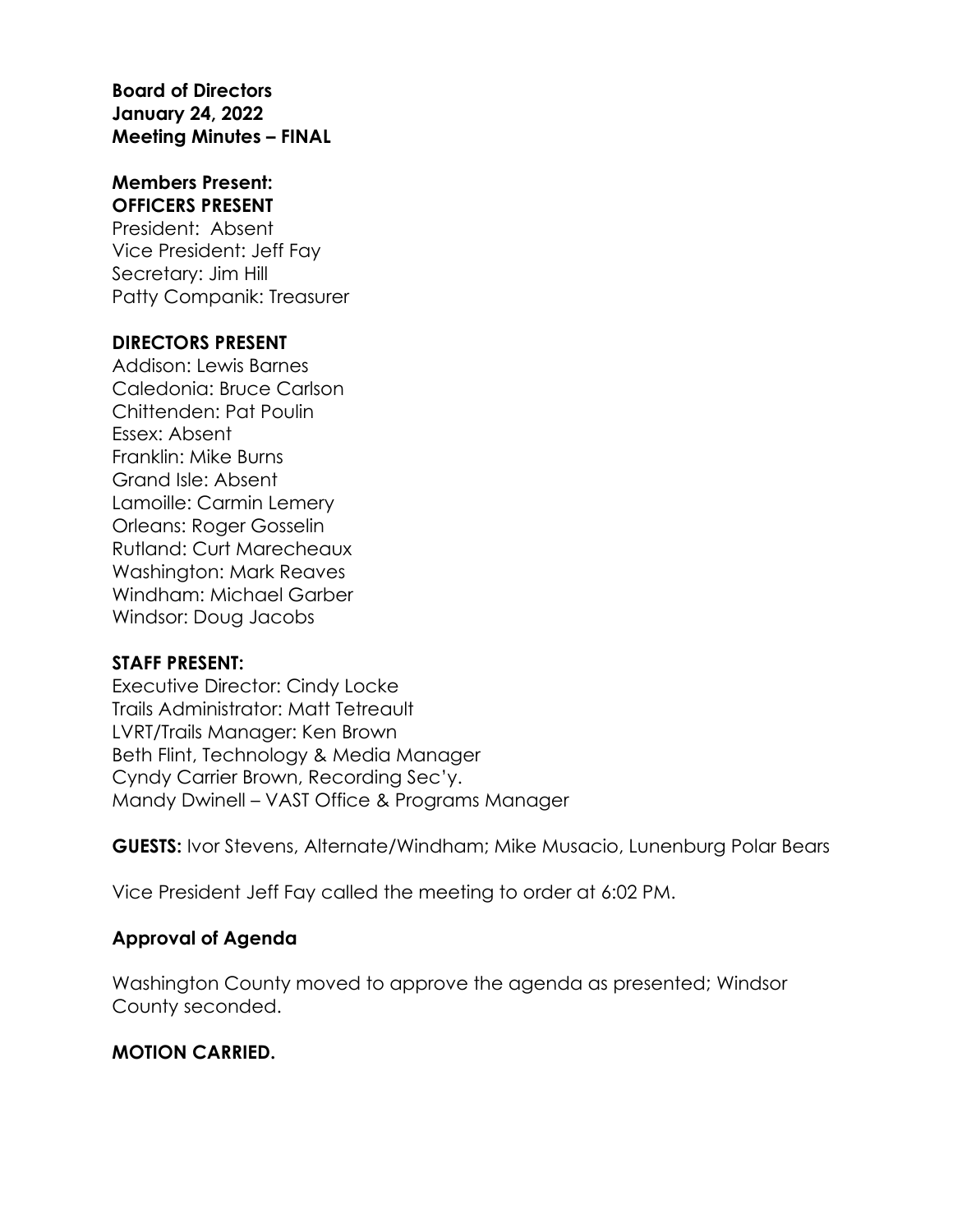#### **Approval of Secretary's Report**

Rutland County moved to approve the Secretary's Report as presented; Washington County seconded.

#### **MOTION CARRIED.**

#### **Approval of Treasurer's Report**

Patty Companik gave a report of the financials as of December 31, 2021. December 2021 - 3 months - 25% of budget season

#### Summary of Financial Report: General budget, Trails budget, Scholarship budget

Membership Income as of December 2021 Budget: \$2,478,385 Monthly income activity: \$1,475,067 Budget season so far income activity: \$2,103,007

We are at 85% of the budgeted membership income vs 2020 at this time we were at 75% (up 10%)

Income thru December 2021: Budget: \$3,310,443 Monthly Activity: \$1,620,059 (of which 1,475,067 is from membership income) Income to date/season: \$2,316,922

Overall income is at 70% of budgeted income expectations - compared to 2020 this time last year we were at 78%

Income overall is down 8% compared to this time last year - but Income for membership is up 10% compared to this time last year - so, we are net in the positive at 2% YOY

Expenses thru December 2021 Budget: 2,752,476 Monthly Activity: 363,418 (232,244 in Trails Expenses which represents 174k in Grooming Payments and 16k in GMNF payments)

Expenses to date/season: \$558,434 Currently at 20% of budget expense expectations - same as 2020 this time

of year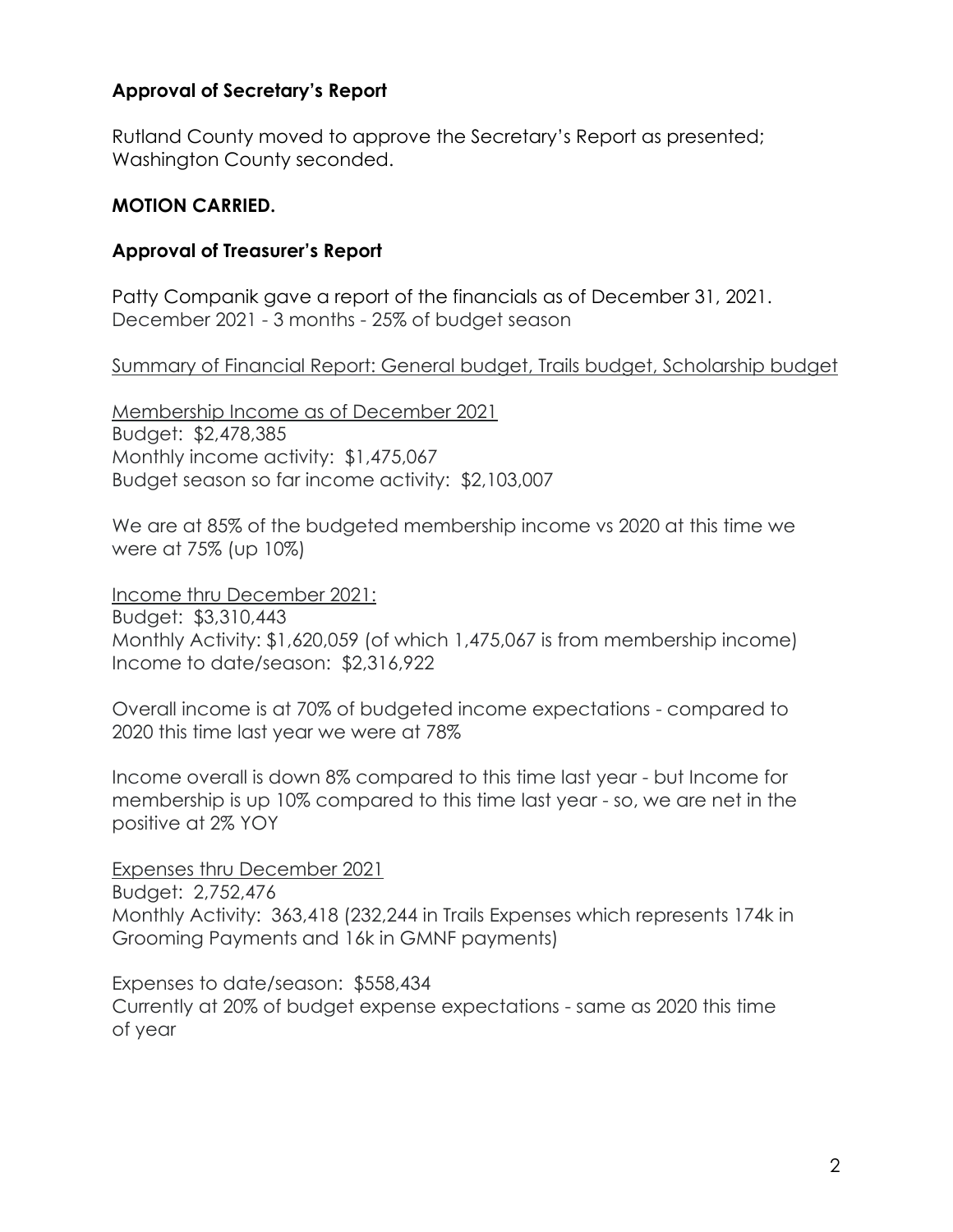Rutland County moved to approve the Treasurer's report as presented; Orange County seconded.

# **MOTION CARRIED.**

# **NEW BUSINESS**

# Update on Administration Request

- Cindy Locke The money we requested was put in the Governor's budget
- \$50,000 law enforcement
- \$1M for equipment
- Next Monday at 5:00 we are holding a zoom meeting on this, it's a strategy meeting

# Legislative Update

- Cindy Locke Frank Stanley is our lobbyist. I have asked him to start attending our Board meetings to keep you informed of what's going on in the Leaislature
- Act 250 bill No trail issues, but we are always watching anything connected to this
- Omnibus bill This was started by a caucus to look at primarily Act 250 and forestry. They added trails language in this bill, so we are watching it pretty close. We are working with the sponsors of the bill. A part of this is clarification of Rule 71
- These bills are not specific to trails, but we are watching all of them
- Also important to VAST is any purchase of large parcels of land that the State funds
- We are trying to have the Administration help us to make sure that if the State either buys land or helps a private entity buy land; and that if we have trails on that land that we always have access to those trails

# Review Forms Page

- Cindy Locke We know you get a lot of questions from your constituents about ordering signs, etc.
- On the VAST website, under Forms, there are resources for all the clubs, etc. Please make sure you are familiar with all our forms and links
- There is a groomer video made by the state of Maine; it's a great resource for you to share with clubs too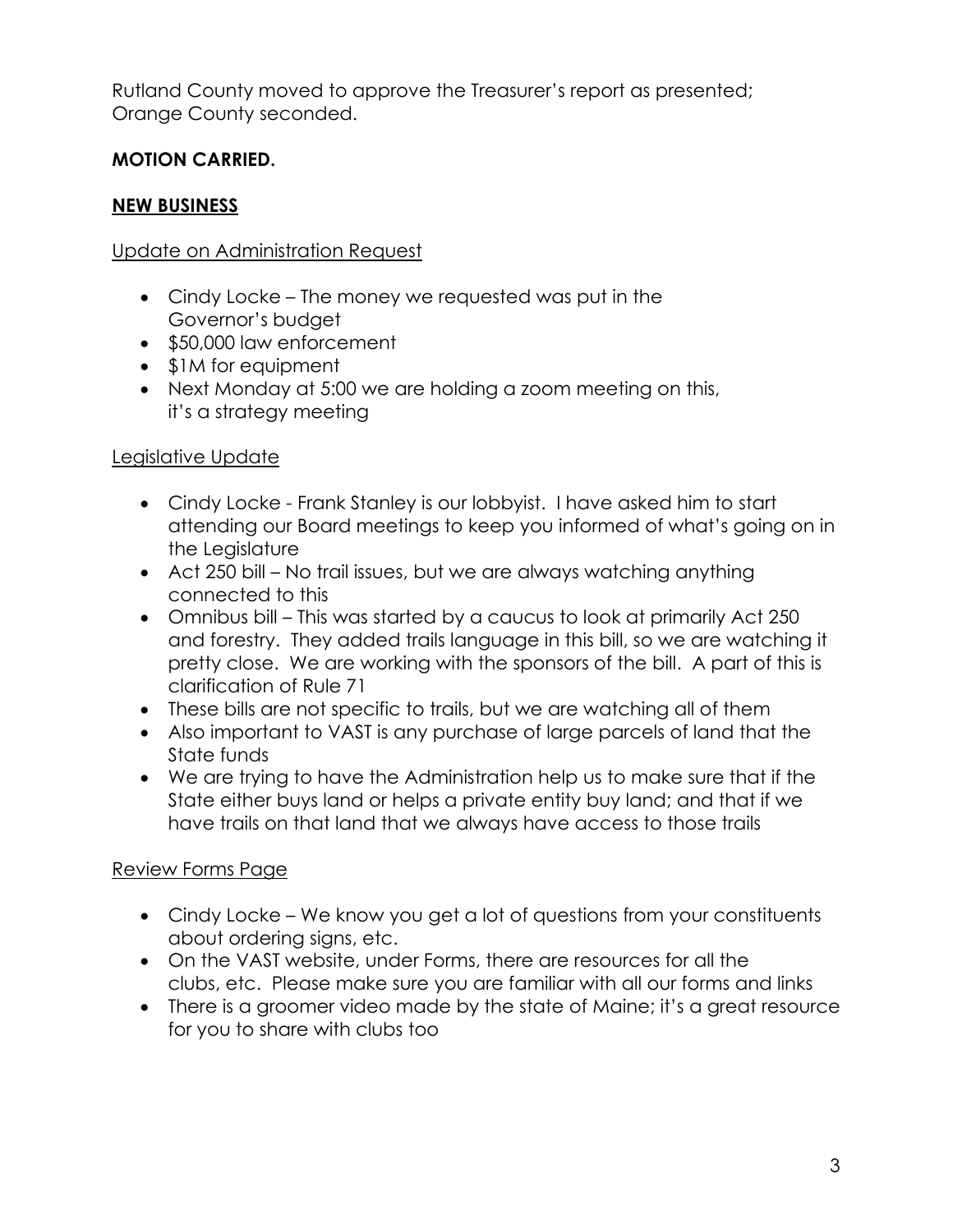# AORRG Update

- Mark Reaves We had a meeting with the State of Vermont, Department of Financial Regulation (DFR) on Friday the 21st Friday to review AORRG's application
- AORRG is small compared to the normal RRG that come across their desks
- DFR's big concern was that we were looking at this as a way to make money. It was explained that VAST does not look at this as a source of revenue. VAST formed the RRG as a way to control how claims get examined and handled. DFR seemed pleased to hear this
- DFR requested a couple of changes be made to the application. Advantage Insurance representative Christina Kindstedt will make the requested changes and re-submit the application

#### Trails / ED / LVRT

- Matt Tetreault Only a few clubs that haven't sent in their grooming contracts, so they haven't received a first grooming payment
- Ken Brown There is an LVRT meeting with VTrans this week
- It's being run by a consulting firm (VHB); hired by the AOT to get a management plan
- VTrans has no intention of kicking us off the LVRT trail
- Pat Poulin Where are we at with TMAs
- Cindy Locke Stickers should be out by Feb 1st
- TMA numbers Cindy will send the BOD a detailed page on TMAs per club/county
- Beth Flint Stickers are not going to be numbered and are 4 x 3 inches

# **Committee and Other Meeting Reports**

Northeast Chapter and USA – Pat Poulin

- Our annual ride will be Feb. 24 and 25, and the meeting is on the 26<sup>th</sup> in Island Pond
- Riding in NH one of those days with delegates from the chapter. About 20 people are going

# Law Enforcement – Gary Nolan

- Cindy Locke They are out and about doing safety checks
- Paperwork still needs to be checked even though the sticker are not out yet
- Roger Gosselin He talked with Trooper Shawn Selby; auxiliary is only doing Saturdays and Sundays. Roger should contact Wardens and Essex **Sheriffs**
- Pat Poulin Is the VSP using their Task Force again this year?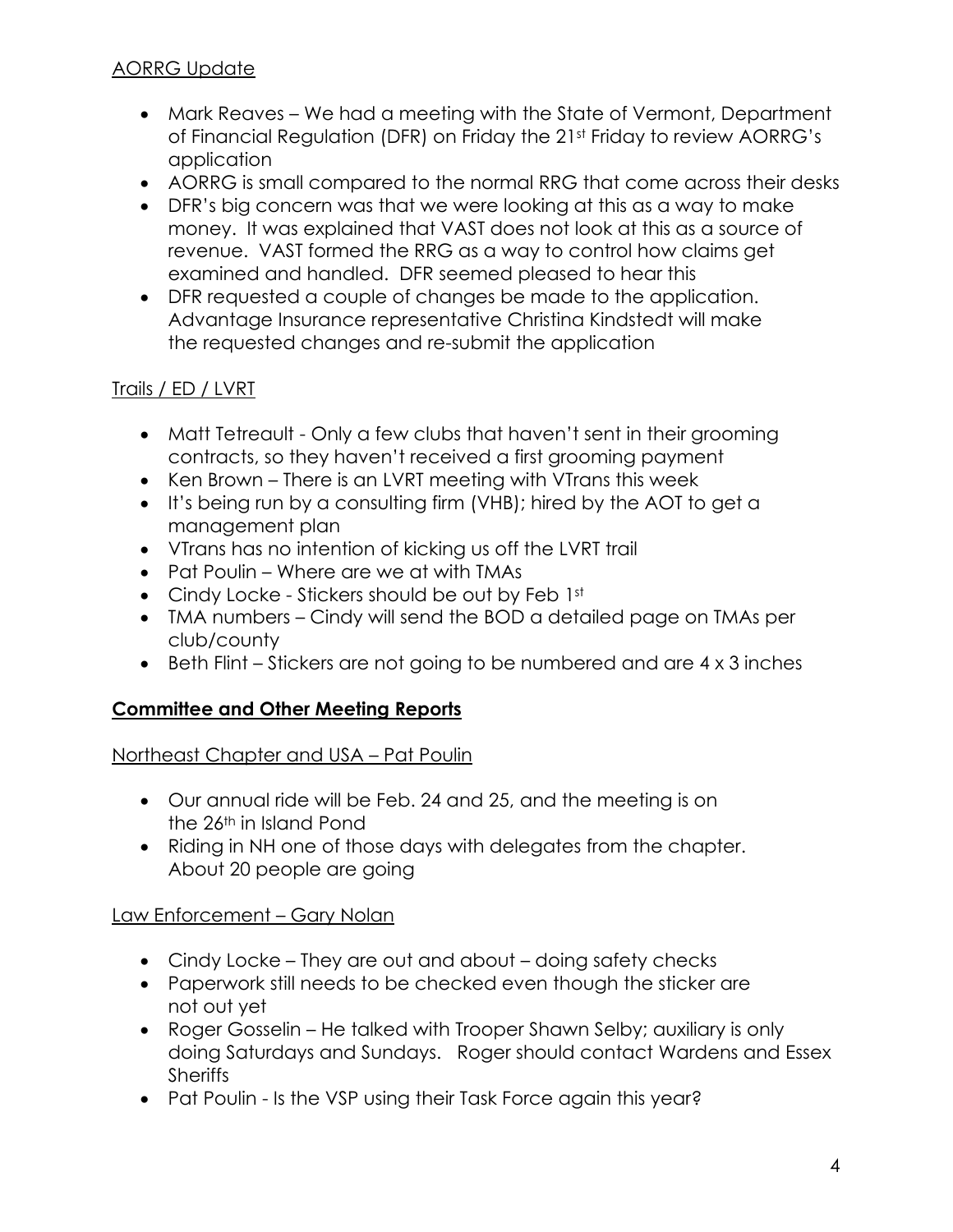## Awards & Nominating – Patty Companik

#### Scholarships

- Applications are due March 1st
- Magazine ad was submitted for last publication and upcoming publication

#### Awards & Recognitions

- Nominations are due May 1st
- Magazine reminder was submitted for the upcoming publication

#### Bylaws – Jeff Fay

• We will meet later this winter/spring to do some housekeeping

#### Annual Meeting

- Cindy Locke Being held in Essex County
- $\bullet$  I believe the date is September 10<sup>th</sup> in Island Pond

#### Resource – Ivor Stevens

• We met recently, and another zoom meeting is scheduled for Thursday at 5:00 PM

# Trails –Jeff Fay

- We met last Monday, next meeting is set for March 21st
- Please remember to have clubs update their trail conditions

# Safety – Stan Choiniere

- We have been meeting
- We have received one of the signs we are working on; waiting on DWI
- International Safety Week this week I want to promote this with pictures, etc.

# Governor's Council – Pat Poulin

- We have been meeting regularly
- We are watching the request for monies that Cindy send to the Governor

#### **Miscellaneous**

- Cindy Locke I want to introduce Mandy Dwinell to the BOD
- She is replacing Cyndy; fits in very well, doing a great job